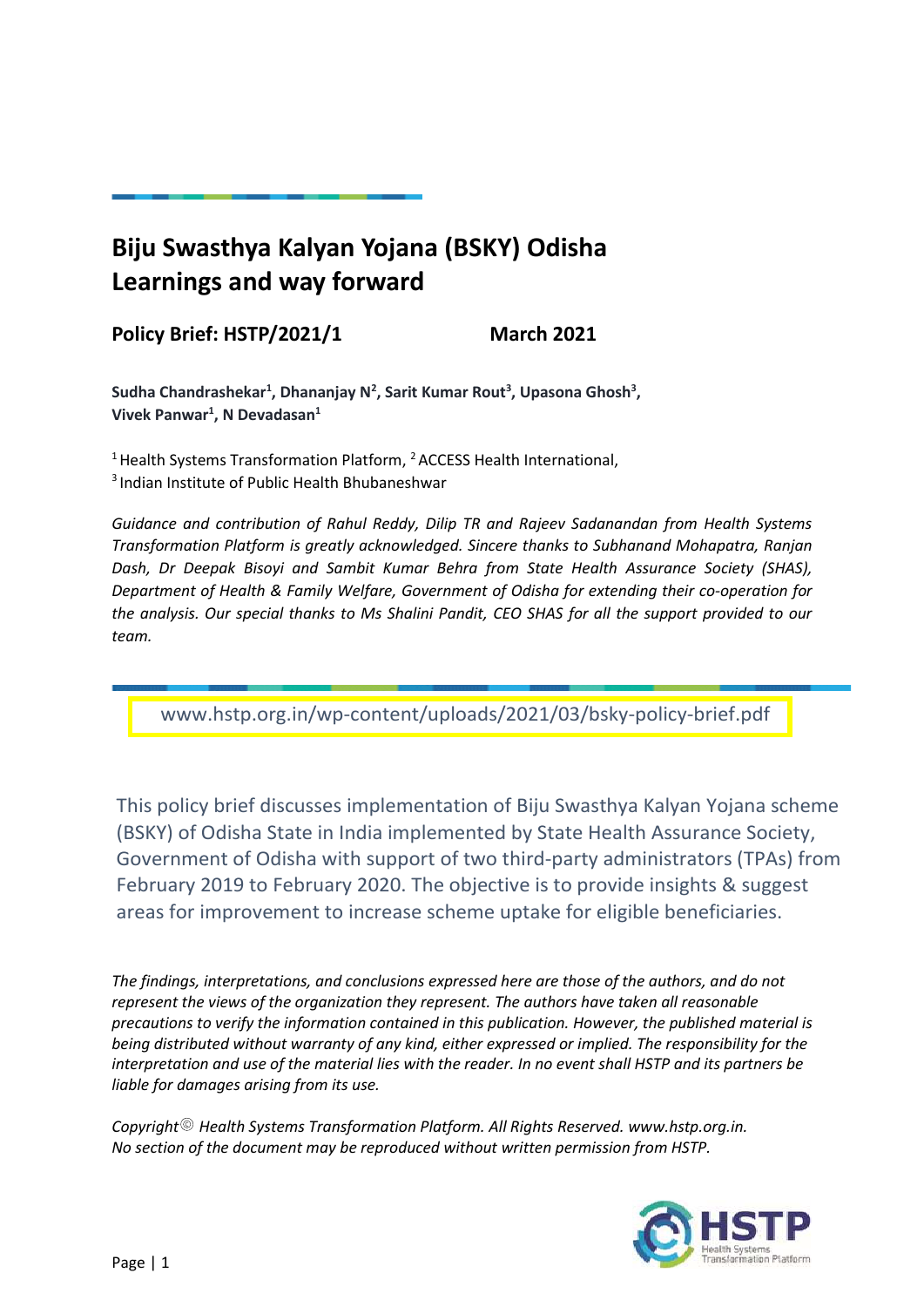### **Introduction**

Odisha state launched the Biju Swasthya Kalyan Yojana (BSKY) on the 15<sup>th</sup> of August 2018 providing coverage for inpatient care to address catastrophic health expenditures for below poverty line population (scheme details in Fig.1). BSKY allowed converging beneficiaries of erst-while Rastriya Swasthya Bima Yojana (RSBY), Biju Krushak Kalyan Yojana (BKKY) and Odisha State Treatment Fund (OSTF). State Health Assurance society (SHAS), Department of Health implements the program in an assurance mode since February  $1<sup>st</sup>$ , 2019 using two third party administrators (TPA) (without any premium contribution by the beneficiary or insurance intermediary, for defined treatment packages per the scheme guidelines).





In this policy brief, we present the learnings from scheme implementation so far by analysing the BSKY claims data, examining available information on empanelled hospitals, scheme guidelines and minutes of the monthly review meetings. We used a mix of the quantitative and qualitative methods and triangulated the information gathered through discussion with the BSKY team, stakeholders (hospitals and beneficiaries) and field visits. The claims data analysed is for the period from Feb 2019 to Feb 2020. Excel and Tableau software were used for analysis. Data on OSTF is not included in this analysis.

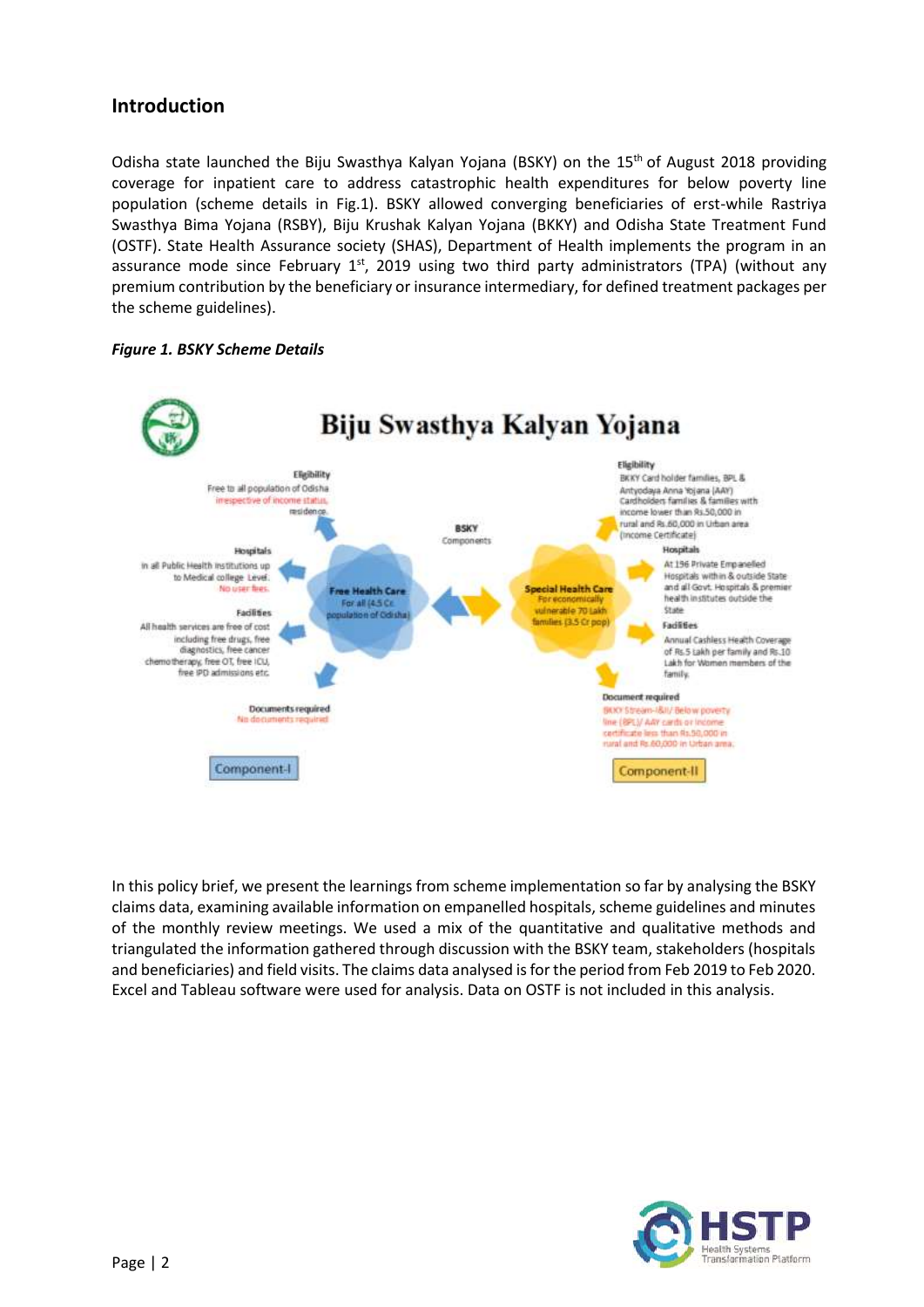### **Key Findings**

### **Empanelment**

While all government hospitals provide services free of cost to beneficiaries under BSKY, the scheme has empaneled 197 private hospitals across 30 districts of the state, which were previously empanelled with various schemes like RSBY, BKKY or OSTF as shown in the Fig 2. Further the state has considered care provision in all premier national health institutions and empanelled some hospitals out of state. It is observed majority of empanelled hospitals are in developed districts (Khordha, Cuttack, Bhadrak and Ganjam), while districts such as Rayagada, Nuapada, Koraput and Debagarh do not have any private empanelled hospitals. This may impede beneficiary access due to increased travel time and costs to reach hospitals in other districts when they require a service that is not provided in a public facility due to any constraints. Beneficiaries from Rayagada take services from empaneled hospitals in Vizag (100 kms) in Andhra Pradesh.

### Policy Insight 1

#### Expanding provider participation:

- Continue efforts to empanel more hospitals especially tertiary hospitals under the scheme in the state to provide better access to beneficiaries.
- Portability of the scheme across the states can be enhanced by empaneling more hospitals in other states.



*Figure 2. Distribution of number of empanelled hospitals by district and based on claims amount.*

*Note: Data from Feb 2019 to Dec 2019 Claims amount ranges Rs. 1,42,880 to Rs. 7,80,11,715*

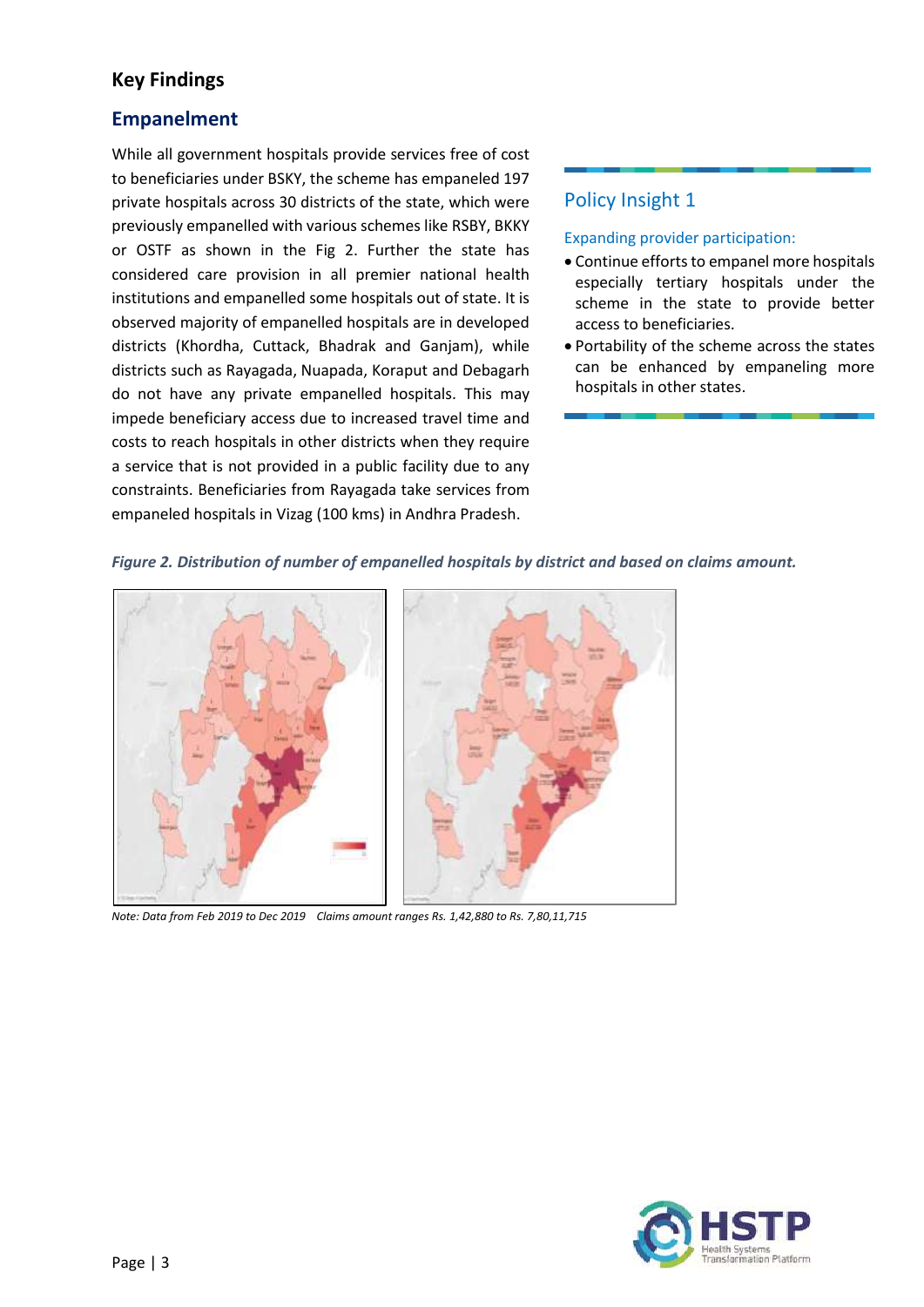### **Medical pre-authorization & claims processing**

The scheme received 17,010 pre-authorization requests (packages above Rs. 10,000 only) of which 97.7% were approved with an extremely low rejection rate of 2.3%. Of the 41,118 claims submitted 98.3% were approved with a rejection rate of 1.25%. The rejections were mainly due to lack of sufficient documentation. This may have been due to frequent change of Swasthyamitra or Medical coordinator (MEDCO) of the hospitals. Two rounds of orientation have been conducted by BSKY and one to one hospital interactions occurred for course corrections whenever errors were encountered. There were 147 claims under review and investigation pending response to queries from the hospitals.

### Policy Insight 2

#### Database and IT system improvements

- IT system can be revamped further to have better online processing, dashboards, analytics, automatic triggers.
- Capacity building of hospitals at regular intervals regarding mandatory documents to be continued.

There was not much difference in the claims by gender with males constituting 53 % and females 47% volume wise thus demonstrating gender equity. Cases were in the most productive age (26-50 years) which will have an impact on household earnings, which is in line with the findings of National Sample Survey Organization (NSSO) 75th round related to hospitalization based on age-wise. The database of the patients sourced from previous schemes had inherent errors due to which it showed age /gender discrepancies in claims. These are being verified and corrected before approving payments of these claims.

Claims for secondary level hospitalizations are still major part of the claims. The most common speciality was for ophthalmology claims volume wise (35.58 %) followed by general surgery (22.42) in private empanelled hospitals. The most common procedure within the specialties was cataract, haemodialysis, deliveries, hysterectomy and fissurectomy. These are also the common procedures seen in public hospitals as per the data of health management information system (HMIS) though fissurectomy is not captured separately. The average number of claims per month made under the scheme is 3425. The average length of stay was 1.62 days with an average claim size of Rs. 7396. The total claims during the analysis period were contributed by 34,931 Unique reference number (URN) families, of which 2334 URNs had repeat transaction. Majority of the repeat transactions were for haemodialysis, cataract, and Chemotherapy.

| <b>Scheme details</b>         | <b>Received</b> | Approved | Rejected | <b>Under</b><br><b>Process</b> | Amount<br>(Rs. Crore) |
|-------------------------------|-----------------|----------|----------|--------------------------------|-----------------------|
| No. of Pre-<br>authorizations | 17010           | 16627    | 383      |                                | 24.57                 |
| No. of claims                 | 41118           | 40457    | 514      | 147                            | 28.91                 |

#### *Table 1. Private empaneled hospital performance data of Year 1*

Currently the pre-auth and claims data are captured only from the private hospitals which is part of BSKY performance. Since March, OSTF hospitals within states are brought under BSKY IT system while for out of state hospitals, the process is manual and are managed by Directorate of Medical Education and Training (DMET). As the service provided by public hospitals under BSKY are free to all citizens of India, a major contribution of BSKY has not been considered in this analysis. Therefore, this analysis

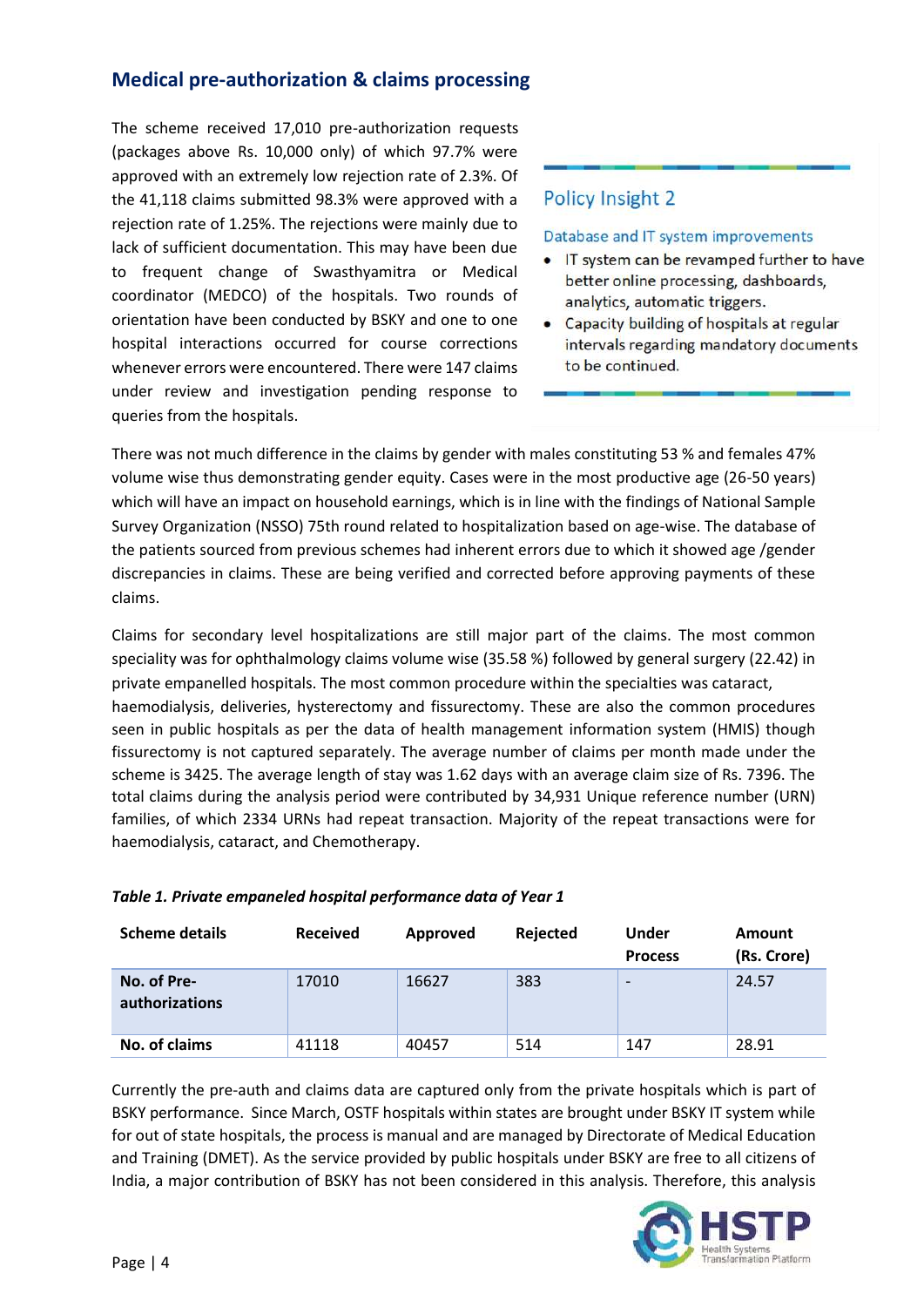presents a partial picture of the BSKY performance. However, an integrated database which can link all the claims data from both public and private sector would provide complete overview of the scheme.

### **Triggers and medical audit**

Scheme data analytics in terms of data quality, trends, scheme performance is a vital activity that helps to bring out any major lapses. The regular weekly/monthly review of claims and medical audit by both TPAs and SHAS has helped to identify the specific triggered cases for review and provide feedback to hospitals about discrepancies and changing provider behaviour. The triggered claims identified were reviewed both at the TPA level by conducting field audits and beneficiary audits and submitted to the medical team at SHAS. SHAS reviews the reports and then either clear the claims for payment or withholds the case for further enquiry.

#### Policy Insight 3

#### Monitoring and Audit

- Tertiary care services need to be enhanced to further improve access to care for beneficiaries.
- Monitoring at all touch points of the scheme with the beneficiary provide valuable feedback to the implementers.

The data analytics and medical audit capacity building of the team early in the scheme implementation has helped to ensure institutionalization into the scheme management. They have identified the deviations following due process as per laid out guidelines and prescribed format and suitable actions taken. If the deviations were due to errors the hospitals, they have been warned. In some cases, onsite investigations have been conducted and reports submitted to higher authorities for further actions as per the medical audit and field investigation guidelines.

#### **Awareness generation & capacity building**

During the initial phase, the SHAS has done for extensive IEC campaign. However, sustained efforts have to be done to constantly maintain the awareness among the community as well as the ground level health functionaries. Training programmes have been conducted to various functionaries like Swasthyamitras, MEDCOs, state officials, district co-ordinators and third-party administrators during induction. Additional trainings to be continuously done to orient the ASHA & Anganwadi workers, self-help group members and Panchayat raj members to generate demand.

### Policy Insight 4

#### Awareness Generation

- Persistent IEC campaigns are needed to increase the awareness of the benefits of the scheme among beneficiaries.
- Thematic training like grievance redressal, communication should be concurrently organised for health workforce in collaboration with professional institutions.